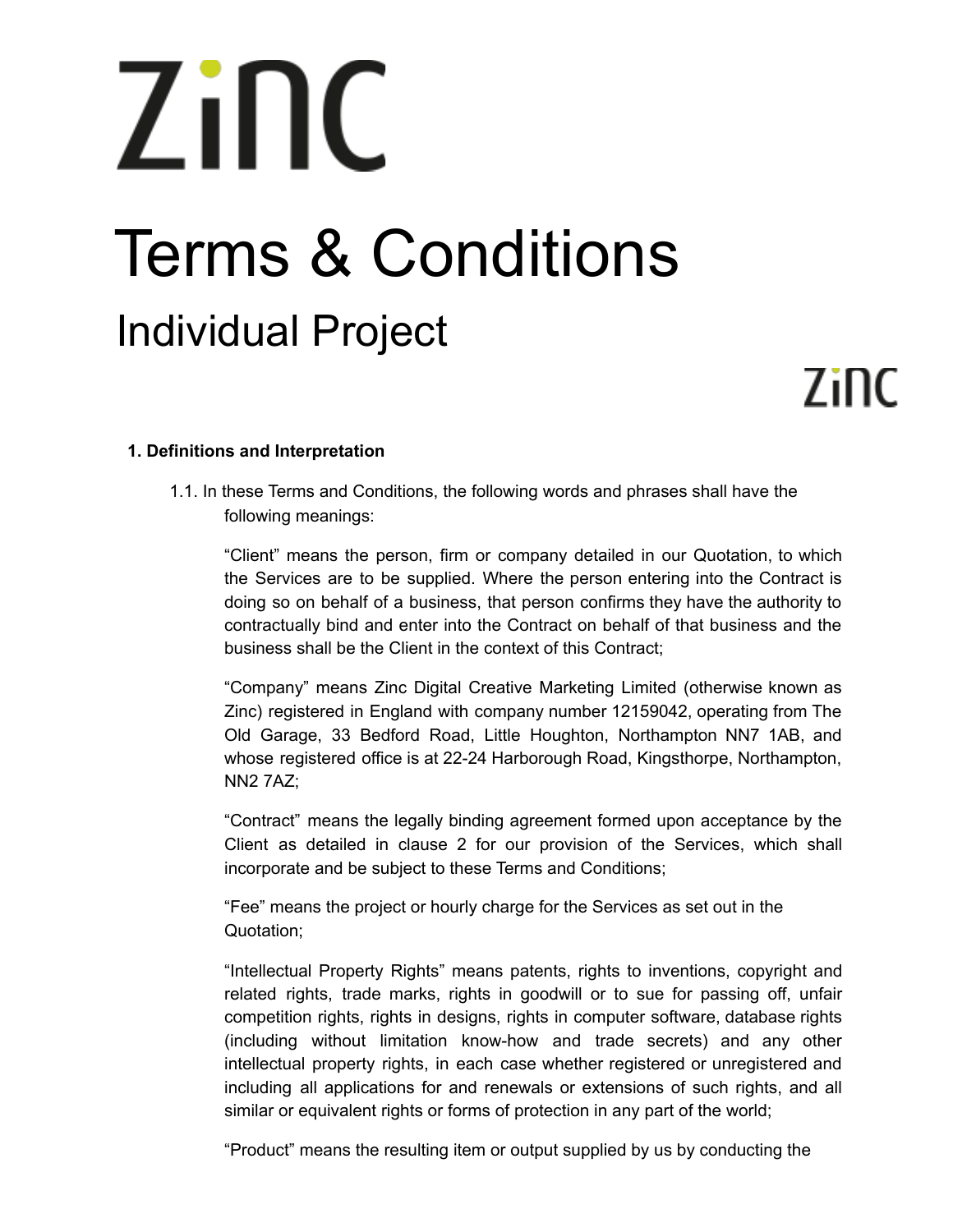Services (eg. the website, logo, brochure, etc);

"Quotation" means our Quotation for the provision of the Services;

"Services" means the one-off services to be supplied by us as detailed in the Quotation;

"Standard Rates" means the hourly chargeable rate (£95.00 per hour unless otherwise specified in the Quotation).

- 1.2. Unless the context otherwise requires, each reference to:
	- 1.2.1. "we", "us" and "our" is a reference to the Company;

Terms & Conditions - Individual Project v1.03 Zinc Digital Creative Marketing Ltd is a Private Limited Company registered in England and Wales with Registration Number 12159042 2

7inc

- 1.2.2. "you" and "your" is a reference to the Client;
- 1.2.3. "writing" and "written" includes emails;
- 1.2.4. a statute or a provision of a statute is a reference to that statute or provision as amended or re-enacted at the relevant time;
- 1.2.5. "these Terms and Conditions" is a reference to these Terms and Conditions as amended or supplemented at the relevant time;
- 1.2.6. a clause is a reference to a clause of these Terms and Conditions;
- 1.2.7. a "Party" or the "Parties" refer to the parties to these Terms and Conditions.
- 1.3. The headings in these Terms and Conditions are for convenience only and do not affect their interpretation.
- 1.4. Any reference to a party includes its employees, agents and sub-contractors. **2.**

## **Quotation & Acceptance**

- 2.1. We will provide a Quotation for all one-off Services. The acceptance of our Quotation, electronically or otherwise, or the placement of an order, creates a legally binding Contract between the Company and the Client and includes the acceptance of these Terms and Conditions, which shall apply between us.
- 2.2. These Terms and Conditions shall:
	- 2.2.1. apply to and be incorporated in the Contract;
	- 2.2.2. apply to all dealings relating to the Services being supplied by us;
	- 2.2.3. and prevail over any terms or conditions contained in or referred to by the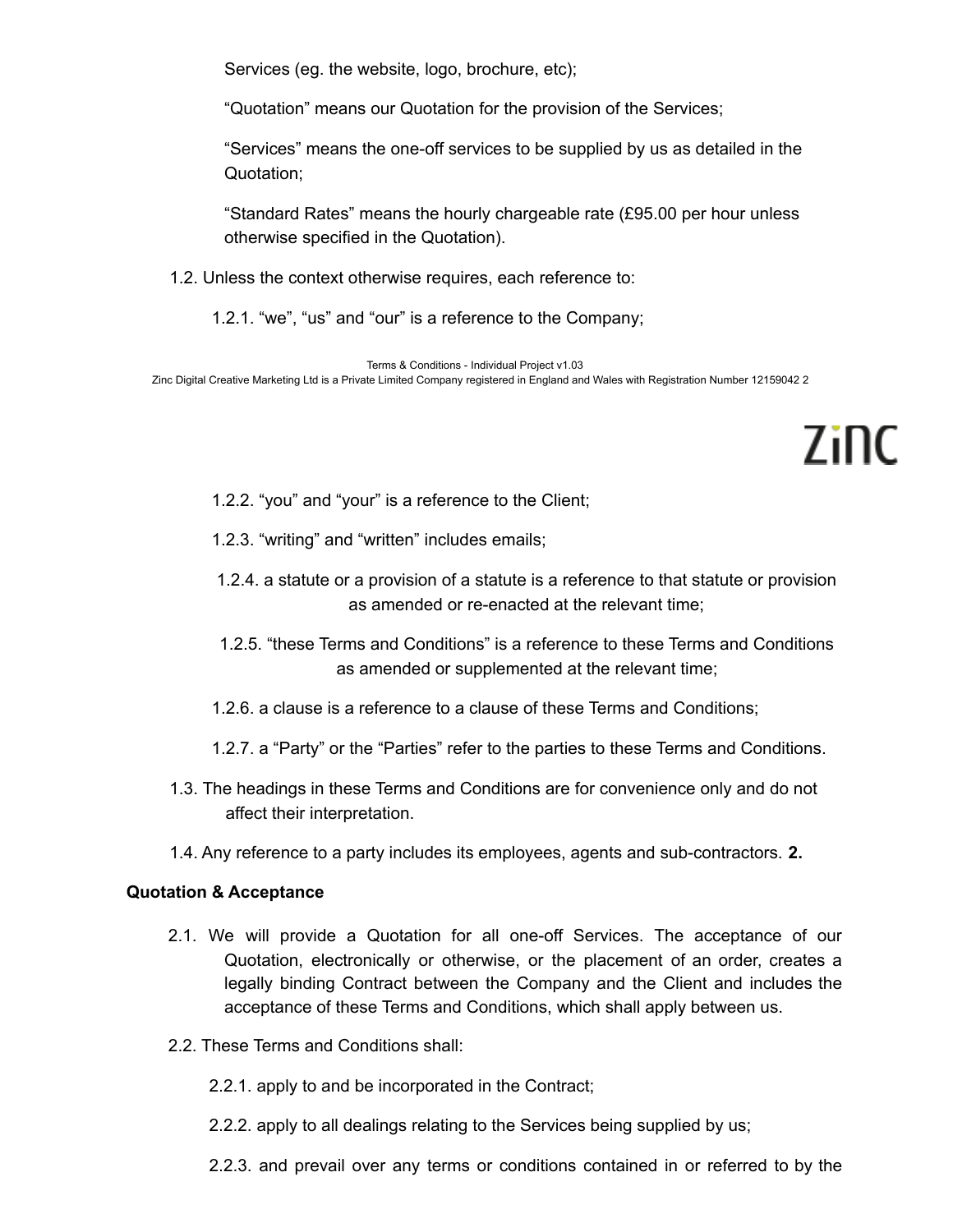Client's purchase order, confirmation of order or specification, or implied by law, trade custom, practice or course of dealing, subject to clause 8 below.

7inc

- 2.3. No addition to, variation of, exclusion or attempted exclusion of any term of the Contract shall be binding on us unless in writing and signed by a duly authorised representative of ours.
- 2.4. The Client shall be responsible for the accuracy of any information submitted to us and for ensuring that our Quotation reflects the requirements of the Client. Our Quotation is based on the information provided to us at the time of its preparation. Should any errors or discrepancies become evident which affect our order value, we reserve the right to make adjustments to it.

Terms & Conditions - Individual Project v1.02 Zinc Digital Creative Marketing Ltd is a Private Limited Company registered in England and Wales with Registration Number 12159042 3

- 2.5. Our Quotation shall constitute our entire scope of works but shall be subject to amendment as detailed below.
- 2.6. Our Quotation will be valid for a period of 14 days only unless otherwise stated, and we may withdraw it at any time by giving notice to the Client.

# **3. Supply of Services**

- 3.1. All Services will be carried out during our normal business hours of 9am 5.30pm, Monday to Friday excluding bank holidays in England, unless otherwise stated in the Quotation. Any works required outside of our normal business hours shall incur additional costs. We will, however, endeavour to keep disruption to a minimum.
- 3.2. We warrant to the Client that all Services supplied under this Contract will be carried out with reasonable care and skill by personnel whose qualifications and experience will be appropriate for the tasks to which they are allocated.
- 3.3. Unless otherwise agreed, we will design one concept and will work on this with the Client's feedback until it is approved. If this initial concept is not acceptable, we will provide a further concept without charge. Should the Client require more than one redesign, any additional changes may be chargeable at our discretion.
- 3.4. We will provide the Client with design proofs throughout the course of the Services, which must be signed off by the Client in writing. Proofs should be approved promptly in writing, and in any event, within 7 days of receipt, to avoid delays.
- 3.5. Any changes to the agreed brief, any further changes required to proofs after the Client has approved any of the various stages, or any additional meetings required above the allowance included for in our Quotation, will be chargeable at our standard rate applicable at the time.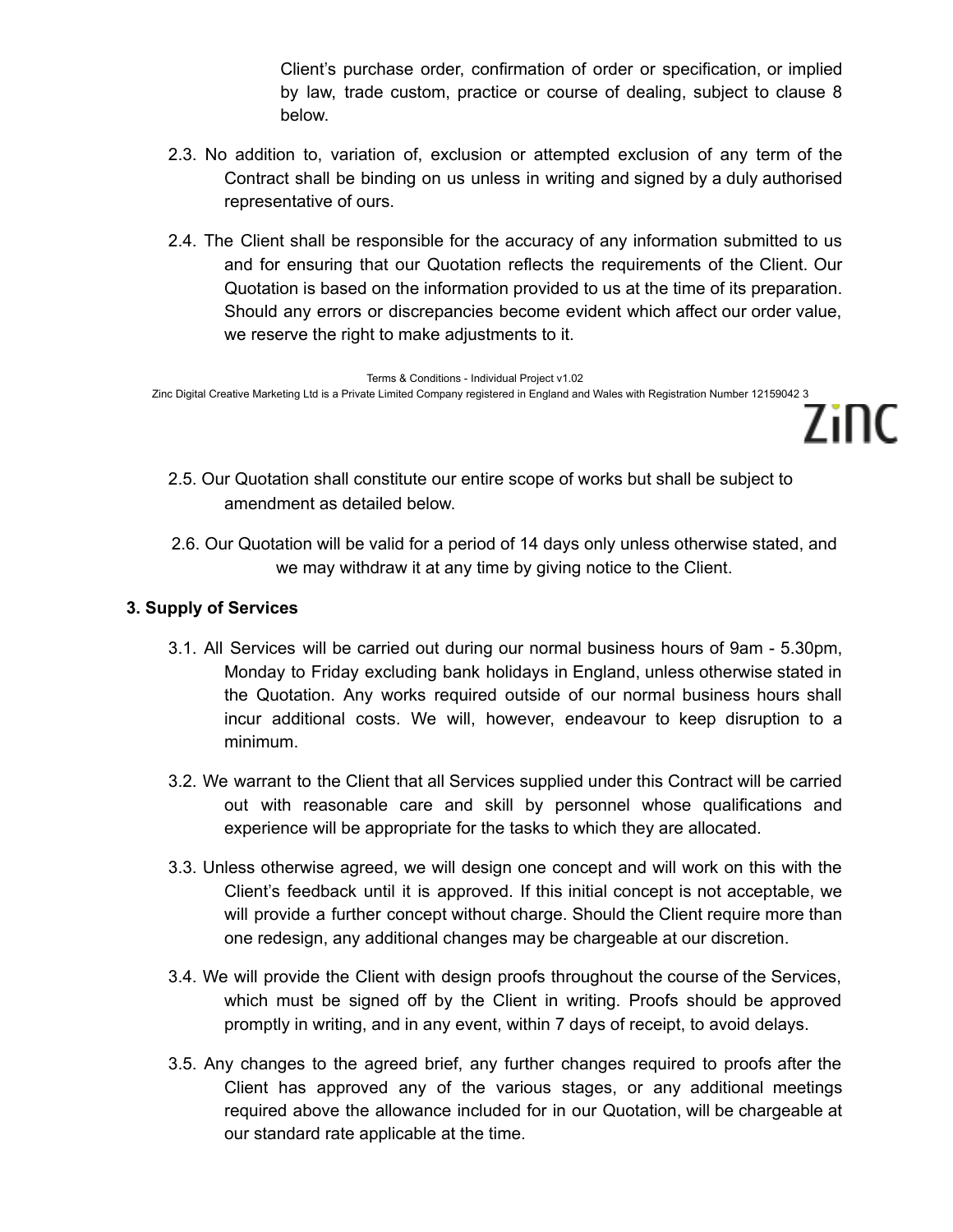- 3.6. We will use our reasonable endeavours to carry out the Services in accordance with any timescales requested by the Client. However, time will not be of the essence in the performance of these obligations.
- 3.7. We cannot accept responsibility for any changes to the Product once it has been launched including, but not limited to, additions, modifications or deletions caused by the Client or any third party.
- 3.8. Any supplied data, content or copy will be uploaded or imported by us exactly as we receive it. Unless explicitly included in the Quotation, it is the Client's responsibility to check for mistakes, including spelling and grammatical mistakes, and we accept no responsibility for the same.

Terms & Conditions - Individual Project v1.02 Zinc Digital Creative Marketing Ltd is a Private Limited Company registered in England and Wales with Registration Number 12159042 4

3.9. Any additional Services must be authorised in advance by the Company and the Client in writing and will be chargeable at our Standard Rates applicable at the time.

7inc

- 3.10. We will contact the Client to advise when the Services have been completed. We may, at our sole discretion, agree to make minor adjustments after this time up to a maximum of 30 days from completion without charge, however, any further work required after this time will be chargeable.
- 3.11. Upon completion of the Services, all websites we produce will be enrolled on to our standard hosting platform and will incur hosting charges as specified in the Quotation. Our standard hosting platform is shared with our other clients' websites. We reserve the right to make alterations and changes to our standard hosting platform from time to time and we do not warrant that it will be interruption free nor do we provide uptime SLAs. A separate agreement would need to be made for more advanced hosting services and solutions that are covered by uptime and performance warranties and SLAs.

# **4. Client's Obligations**

- 4.1. The Client will:
	- 4.1.1. provide us with such reasonable information and assistance as we may request, any in any event within 7 days of our request;
	- 4.1.2. provide us with approval ("sign-off") of any delivered items as part of carrying out the Services within 7 days of us submitting them to you. If the delivered items require amends or corrections that are not deemed to constitute a Variation, notice of such amends or corrections must be provided within 7 days of us submitting the delivered items to you. If we do not receive approval or notice of amends or corrections within 7 days, we may deem the delivered items to be approved and may issue any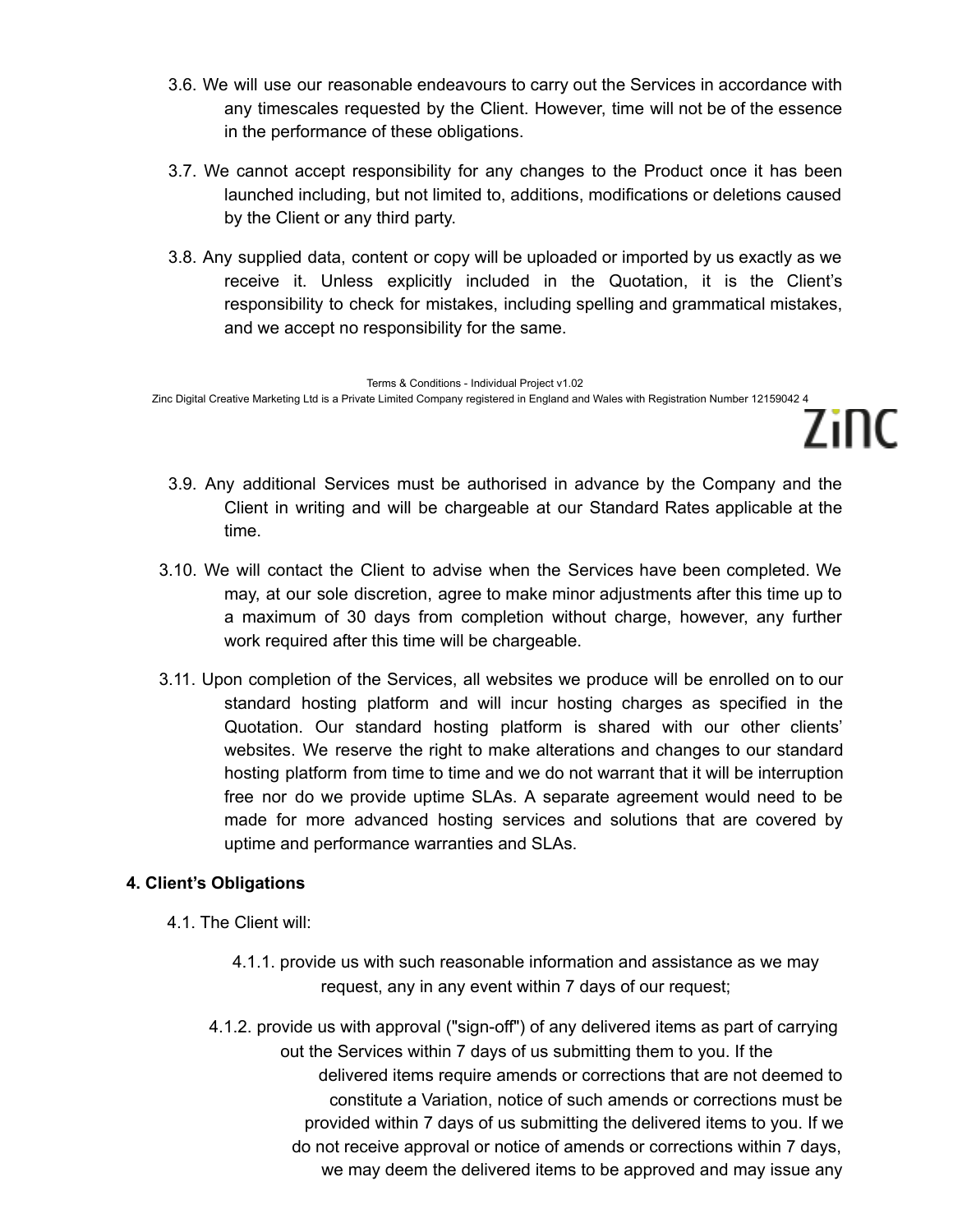invoices that become applicable at this stage of the project under clause 5.1.

4.1.3. appoint a primary contact to liaise with us in connection with the Services. Should for any reason this primary contact become unavailable either temporarily or permanently, the Client will appoint another primary contact and any part of the Services completed at the instruction of the original primary contact or agreed by the original primary contract shall not be open to material alteration unless the Client wishes to pay for the additional works;

Terms & Conditions - Individual Project v1.02 Zinc Digital Creative Marketing Ltd is a Private Limited Company registered in England and Wales with Registration Number 12159042 5

4.1.4. provide us with suitable and sufficient material and images to enable us to perform the Services;

7inc

- 4.1.5. ensure any staff are trained in the proper use and operation of any system provided by us;
- 4.1.6. act in accordance with any and all reasonable instructions issued by us in relation to the Services. We shall not be liable for any failure to provide the Services or any part thereof which arises out of the Client's failure to follow any such instructions;
- 4.1.7. virus-check all data and material supplied to us;
- 4.1.8. keep strong passwords and ensure they are regularly updated and secure from third parties; and
- 4.1.9. obtain and maintain all necessary licences, permissions and consents in connection with the Services.

## **5. Fees & Payment**

5.1. Unless otherwise stated in our Quotation, our standard payment terms are as follows:

The first 40% of the Fee is due upon acceptance of our Quotation as an Implementation Fee. We will not schedule or commence the works until this Fee has been paid in full. This Fee is non-refundable.

The next 30% of the Fee will be due when design visuals for the Product have been approved by the Client. We will not schedule or commence build or production works until this Fee has been paid in full.

The next 20% of the Fee is due upon provision of the first draft of, or test link to,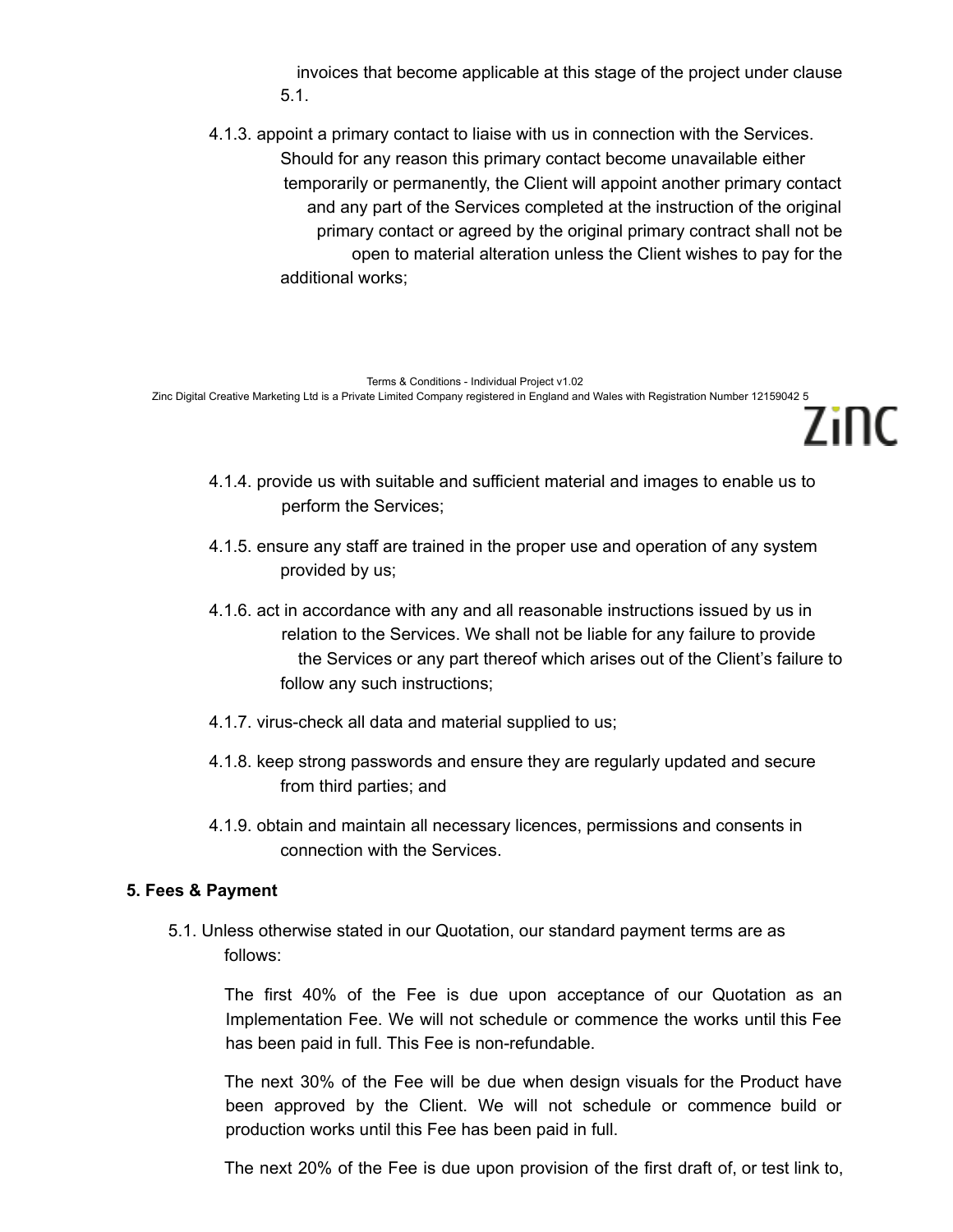the Product, as produced according to the visuals that were approved. Should any data, content or copy due to be supplied by the Client not have been received by us by the time the first draft or test link is complete, we shall use demo content accordingly.

The final 10% of the Fee is due upon completion or launch of the Product.

- 5.2. For larger projects, or otherwise at our discretion, we reserve the right to charge additional interim payments at various milestones as the works progress. Where possible, we will notify you of the expected milestones in our Quotation.
	- 5.3. All invoices are payable within 30 days of the date of invoice, in pounds sterling, without set-off, withholding or deduction. All prices are exclusive of VAT.

Terms & Conditions - Individual Project v1.02 Zinc Digital Creative Marketing Ltd is a Private Limited Company registered in England and Wales with Registration Number 12159042 6

5.4. In addition, the Client shall reimburse us for any and all actual, reasonable travel expenses, any incidental expenses for materials used and for third party goods and services supplied in connection with the provision of the Services.

7inc

- 5.5. If we either provide any services not included within the Services originally quoted for or provide the Services outside of our normal business hours at the request of the Client, we shall charge for the same at our then current hourly rate.
- 5.6. Time for payment shall be of the essence of the Contract. If the Client fails to make payment in full on the due date, or fails to comply with the Client's obligations as listed in clause 4, the whole of the balance of the Quotation then outstanding shall become immediately due and payable and, without prejudice to any other right or remedy available to us, we shall be entitled to:

5.6.1. appropriate any payment made by the Client to any outstanding sum;

- 5.6.2. charge interest on the amount outstanding from the due date to the date of receipt by us (whether before or after judgment), at the annual rate of 4% above the then current Bank of England base lending rate, accruing daily and compounded quarterly;
- 5.6.3. suspend all further provision of Services until the Client remedies the default;
- 5.6.4. shut the Product down and/or reuse the domain name at our sole discretion, should any payments remain outstanding for a period of 3 months or more;
- 5.6.5. not be held liable for any costs or losses sustained or incurred by the Client arising directly or indirectly from our failure or delay in performing any of our obligations as a result; and
- 5.6.6. claim for any costs or losses sustained or incurred by us arising directly or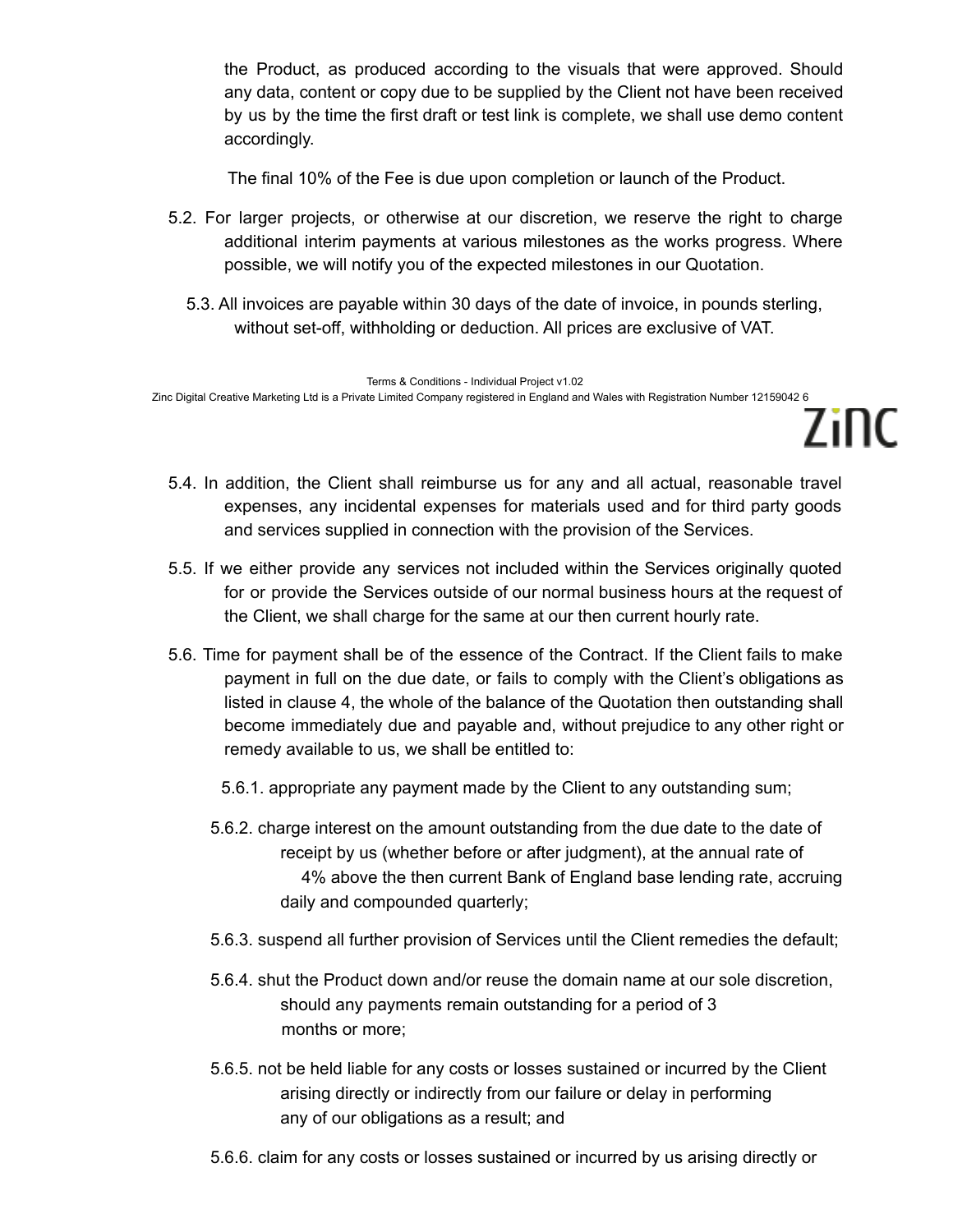indirectly from the Client's default.

# **6. Variation**

6.1. If the Client wishes to vary the Services to be provided, they must notify us as soon as possible. We shall respond to the Client as to whether we agree to the variation and, if so, details of the cost of the variation and any effect on any other aspect of the Contract, including any change in timescales. The Client may accept such proposal within such time as we may specify or, if none, within 14 days, failing which it shall be deemed rejected. Pending acceptance or rejection, we will continue to perform our obligations under the Contract without reference to the request.

Terms & Conditions - Individual Project v1.02 Zinc Digital Creative Marketing Ltd is a Private Limited Company registered in England and Wales with Registration Number 12159042 7

6.2. If, due to circumstances beyond our control, we have to make any change in the arrangements relating to the provision of the Services, we shall notify the Client immediately. We shall endeavour to keep such changes to a minimum and shall seek to offer the Client arrangements as close to the original as is reasonably possible in the circumstances.

Zinc

6.3. Any agreed variation or amendment will be carried out in accordance with these Terms and Conditions and any price increase necessitated as a result of an agreed variation or amendment shall be payable in accordance with the terms for payment herein.

# **7. Cancellation & Termination**

- 7.1. Upon acceptance of the Quotation, the Client shall no longer be entitled to cancel the Services to be provided, except with our agreement in writing and provided that the Client indemnifies us in full against all loss (including loss of profit), costs, damages, charges and expenses incurred by us as a result of the cancellation. Where the Client is an agency, the Client shall remain subject to these cancellation provisions, regardless of whether the Client's customer has cancelled their contract with the Client.
- 7.2. Subject to clause 7.1, either party may terminate this Contract:
	- 7.2.1. forthwith on giving notice in writing to the other if one party commits any serious breach of any term of this Contract and (in the case of a breach capable of being remedied) shall have failed, within 14 days after the receipt of the request in writing from the other to do so, to remedy the breach;
	- 7.2.2. if the other party goes into bankruptcy, liquidation or administration either voluntary or compulsory (save for the purposes of bona fide corporate reconstruction or amalgamation), if a receiver is appointed in respect of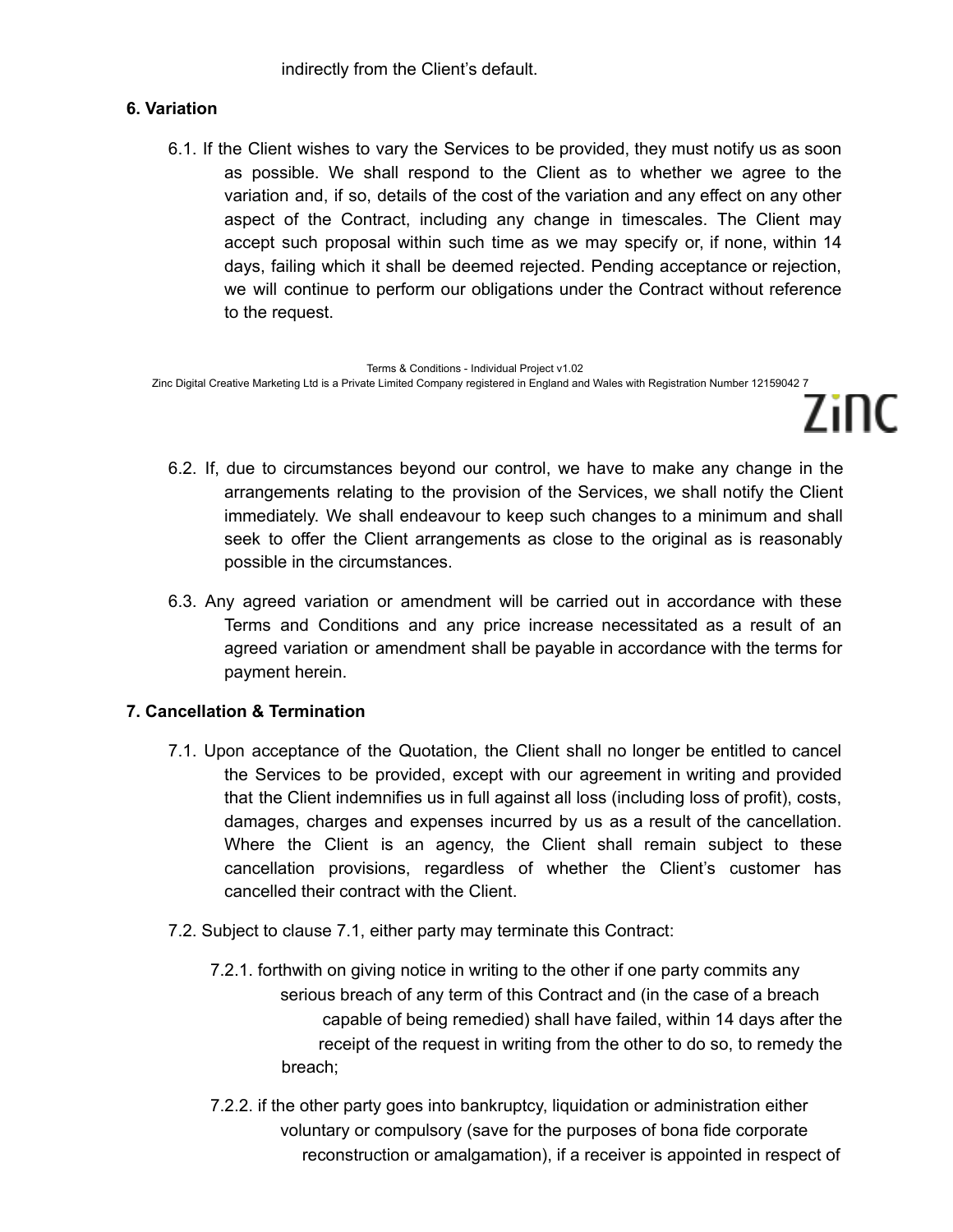the whole or any part of its assets, or if the other party ceases, or threatens to cease, to carry on business.

7inc

- 7.3. We may terminate this Contract forthwith:
	- 7.3.1. if the Client fails to pay any sum due under the terms of this Contract and such sum remains unpaid for 14 days after we give written notice that such sum has not been paid; or
	- 7.3.2. If we give the Client 14 days' written notice whereby there will be no continuing liability by either Party.

Terms & Conditions - Individual Project v1.02 Zinc Digital Creative Marketing Ltd is a Private Limited Company registered in England and Wales with Registration Number 12159042 8

- 7.4. Upon termination of this Contract detriment to the Company or non-payment, we will invoice the Client for the complete Services as quoted for and such sum shall become immediately due and payable.
- 7.5. Termination of the Contract, howsoever arising, shall not affect or prejudice the accrued rights of the parties as at termination or the continuation of any provision expressly stated to survive or implicitly surviving termination.

## **8. Limitation of Liability**

- 8.1. The following provisions set out our entire liability (including any liability for the acts or omissions of our employees) to the Client in respect of any breach of the Contract and any representation, statement or tortious act or omission (including negligence) arising out of or in connection with the Contract.
	- 8.2. All warranties, conditions and other terms implied by statute or common law are excluded from the Contract to the fullest extent permitted by law.
- 8.3. Nothing in these terms and conditions excludes, limits or seeks to exclude or limit our liability for death or personal injury caused by our negligence or fraud or fraudulent misrepresentation.
- 8.4. Subject to clause 8.3:
	- 8.4.1. we shall not be liable for any loss of profits, loss of business, depletion of goodwill or similar losses or for any special, indirect or consequential loss, costs, damages, charges or expenses howsoever arising even if the loss is reasonably foreseeable or the Company has been advised of the possibility of the Client incurring it; and
	- 8.4.2. our total liability in contract, tort (including negligence or breach of statutory duty), misrepresentation, restitution or otherwise, arising in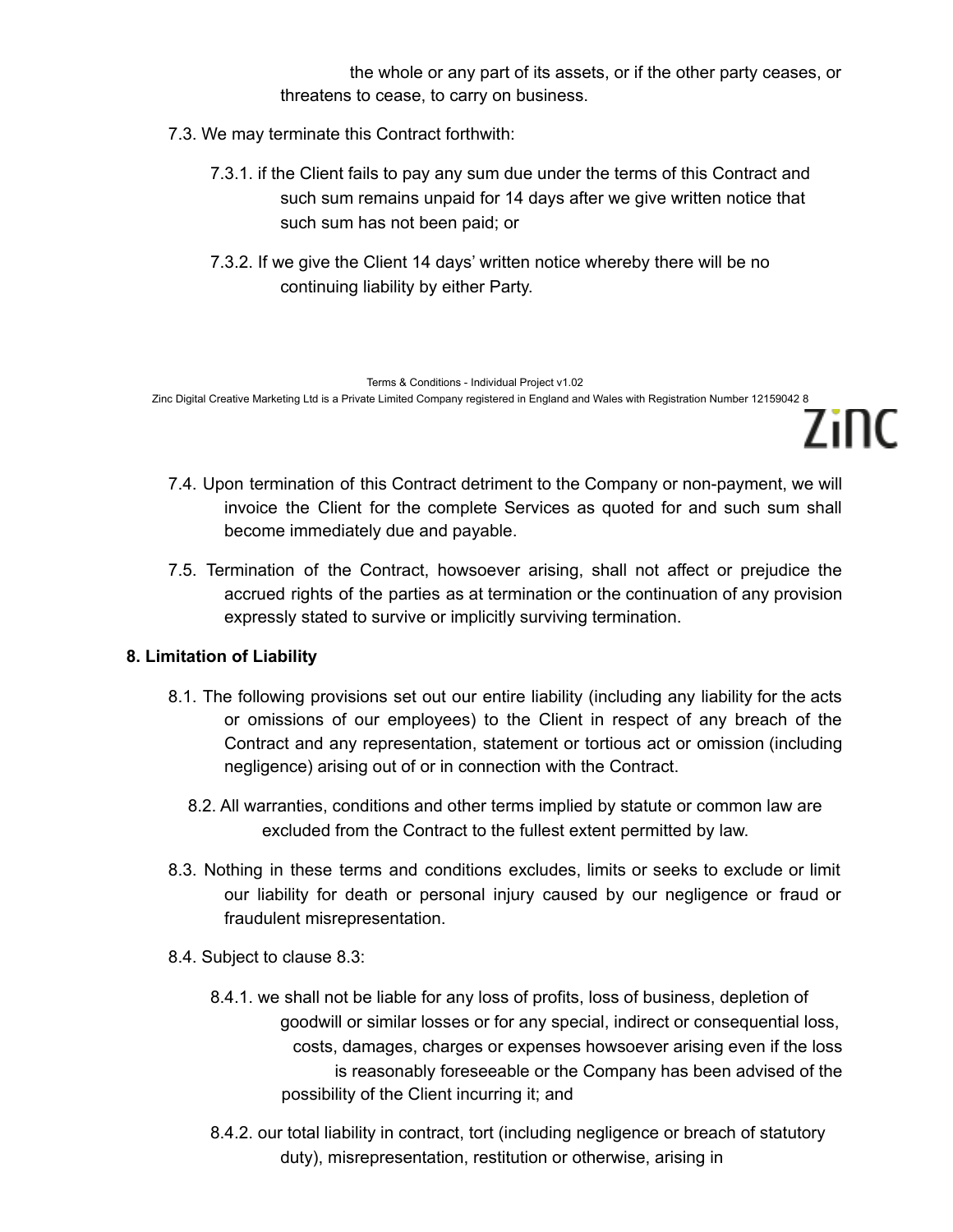connection with the performance or contemplated performance of the Contract shall be limited to the fees paid by the Client for the one off Services;

- 8.4.3. we accept no responsibility whatsoever for third party services, including, but not limited to, the Product not functioning properly on certain browsers or plug-ins not responding; and
- 8.4.4. we accept no responsibility whatsoever where our Services have been provided on a free basis.
- 8.5. We will provide the Client with such information and advice in connection with the Services as the Client may, from time to time, reasonably require. However, we

Terms & Conditions - Individual Project v1.02 Zinc Digital Creative Marketing Ltd is a Private Limited Company registered in England and Wales with Registration Number 12159042 9

> accept no responsibility for any actions taken or not taken as a result of such advice or recommendations, nor shall we be liable for any consequences should any professional advice not be taken.

7inc

# **9. Intellectual Property**

- 9.1. The Client warrants that any document, logo or instruction furnished or given by them shall not cause us to infringe any letter patent, registered design or trade mark in the execution of these Services. The Client shall indemnify and keep us indemnified against all losses, damages, costs, claims and expenses incurred by us in connection with any claim for infringement of any third party Intellectual Property Rights which results from our use of any document, logo or instruction given to us by the Client.
- 9.2. The Client shall not be entitled to use any design created during the provision of the Services until they have been handed over by us. Upon completion and handover of the Services, and provided payment is made in accordance with the terms of payment herein, we will extend to the Client any Intellectual Property Rights belonging to us which may subsist in the design created by us. However, we retain all Intellectual Property Rights which may subsist in the software provided by us.
- 9.3. Any Intellectual Property Rights we may grant shall be automatically revoked if the Client breaches any of these Terms and Conditions or the Software Licence Agreement (copies of which are available on request), or if this Contract is cancelled or terminated in accordance with clause 7 above.
- 9.4. We reserve the right to take such actions as may be appropriate to restrain or prevent infringement of any Intellectual Property Rights. The Client shall immediately bring to the attention of the Company any infringement or suspected infringement of any of the Intellectual Property Rights licensed hereunder of which it is aware and shall at the request and expense of the Company take such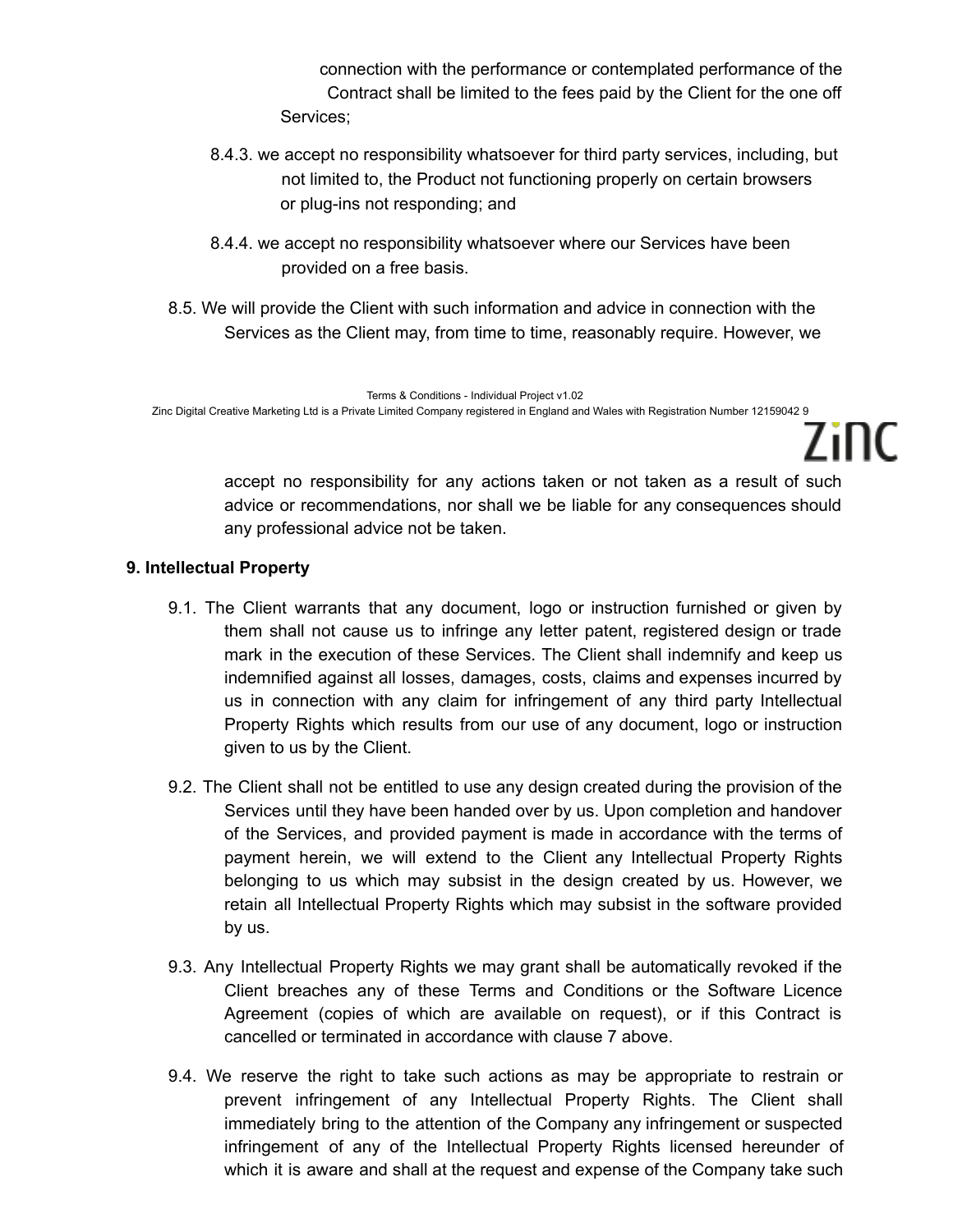action or assist the Company in taking such action as the Company may deem appropriate to protect the Intellectual Property Rights.

9.5. We reserve the right to use any designs created by us, together with the Client's company name, in any advertising or promotional material, publications, print, or for any other purpose required by us.

# **10. Confidentiality**

10.1. Each party shall keep in strict confidence all technical or commercial know-how, specifications, inventions, processes or initiatives which are of a confidential nature and have been disclosed by one party to the other. Each party shall restrict disclosure of such confidential material to such of its employees as need

Terms & Conditions - Individual Project v1.02 Zinc Digital Creative Marketing Ltd is a Private Limited Company registered in England and Wales with Registration Number 12159042 10

> to know the same for the purpose of discharging its obligations under the Contract and shall ensure that such employees are subject to corresponding obligations of confidentiality.

7inc

- 10.2. All materials, drawings, specifications or data supplied by us to the Client shall at all times be and remain our exclusive property, but shall be held by the Client in safe custody at its own risk until returned to us, and shall not be disposed of or used other than in accordance with our written instructions or authorisation.
- 10.3. This clause 10 shall survive termination of the Contract, however caused.

# **11. No Employment**

- 11.1. Nothing in this Contract shall render or be deemed to render us an employee or agent of yours or you an employee or agent of ours.
- 11.2. Nothing in this Contract shall constitute or be deemed to constitute a partnership, joint venture, agency or other fiduciary relationship between the Parties other than the contractual relationship expressly provided for in this Contract. Neither Party shall have the authority to act in the name of or on behalf of, or otherwise to bind, the other in any way (including, but not limited to, the making of any representation or warranty, the assumption of any obligation or liability and the exercise of any right or power).

# **12. Non-Solicitation**

12.1. Neither party shall, during the continuance of the Contract, or within 6 months of its termination or expiry, whether on behalf of itself or any third party, solicit or seek to entice away any employee of the other. In the event of breach of this clause, the party in default shall pay the other a sum equal to six months gross pay of the employee concerned, being a pre-estimate of the cost of recruitment and training a replacement.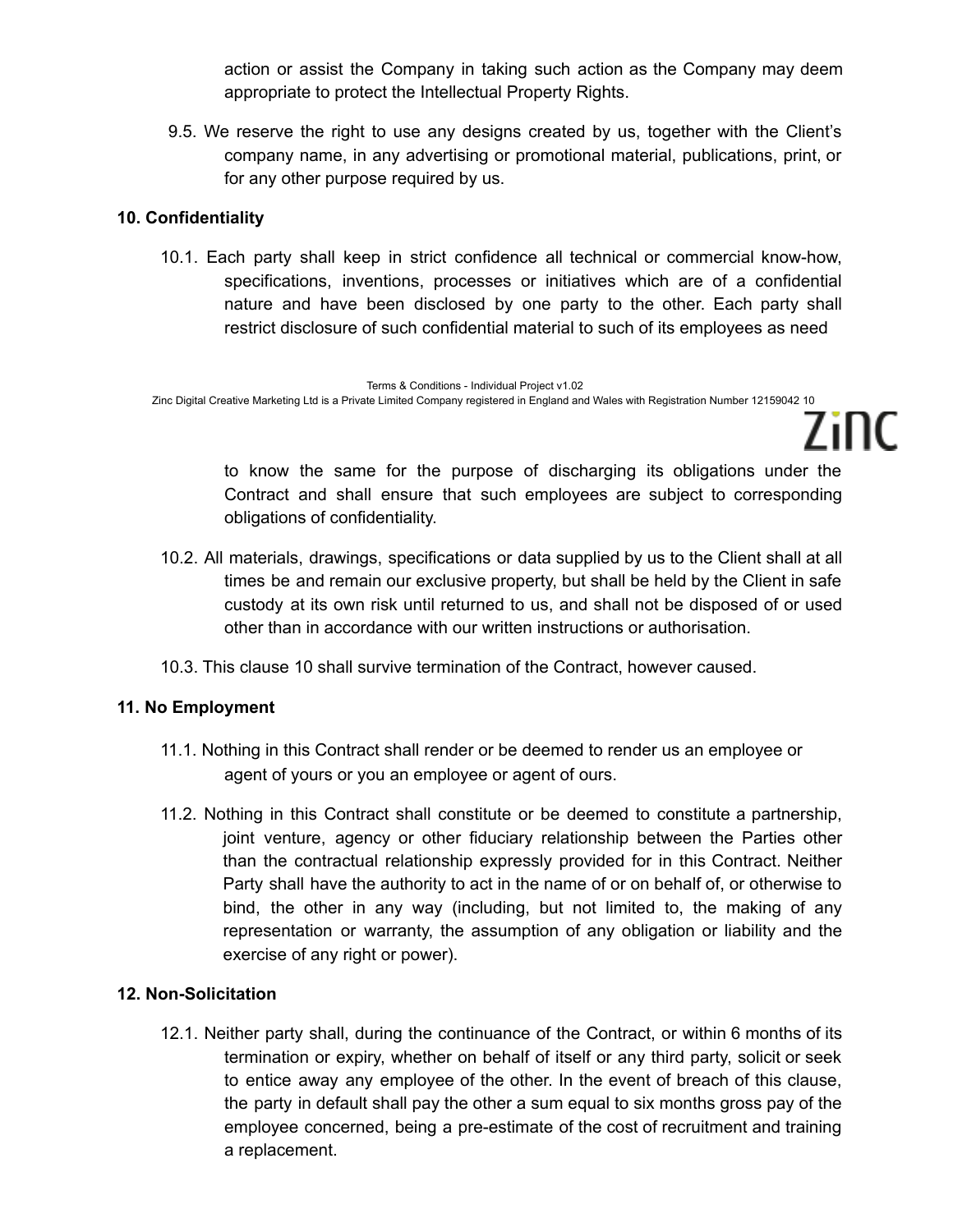## **13. Data Protection**

- 13.1. If any Personal Data (as defined by the Data Protection Act 1998) is passed to us under this Contract then the parties agree that the Client is the Data Controller and that we are the Data Processor.
- 13.2. We shall:
	- 13.2.1. process the Personal Data only to the extent, and in such manner, as is necessary for the provision of the Services or as is required by law or any regulatory body;

Terms & Conditions - Individual Project v1.02 Zinc Digital Creative Marketing Ltd is a Private Limited Company registered in England and Wales with Registration Number 12159042 11 7inc

- 13.2.2. implement appropriate measures to protect the Personal Data against unauthorised or unlawful processing or loss, destruction, damage, alteration or disclosure; and
	- 13.2.3. take reasonable steps to ensure the reliability and confidentiality of any of our personnel who have access to the Personal Data.
- 13.3. We may transfer and store Personal Data outside of the European Economic Area ("EEA"). If this is to occur, we will advise the Client in advance. The Client is entitled to request that Personal Data is not transferred or stored outside of the EEA, however, this would be an additional cost.

## **14. Force Majeure**

- 14.1. We shall not be liable to the Client for any breach of our obligations under this Contract if such breach is due to an act, event, omission or accident beyond our reasonable control ("Force Majeure Event"). Such causes include, but are not limited to: power failure, internet service provider failure, industrial action, civil unrest, fire, flood, storms, earthquakes, acts of terrorism, acts of war, governmental action or any other event that is beyond our reasonable control.
- 14.2. If a Force Majeure Event occurs, we shall inform the Client as soon as possible and take all reasonable steps to mitigate the effects of the event and resume performance of our obligations as soon as possible.

#### **15. Waiver**

15.1. No failure or delay by either Party in exercising any of its rights under this Contract shall be deemed to be a waiver of that right, and no waiver by either Party of a breach of any provision of this Contract shall be deemed to be a waiver of any subsequent breach of the same or any other provision.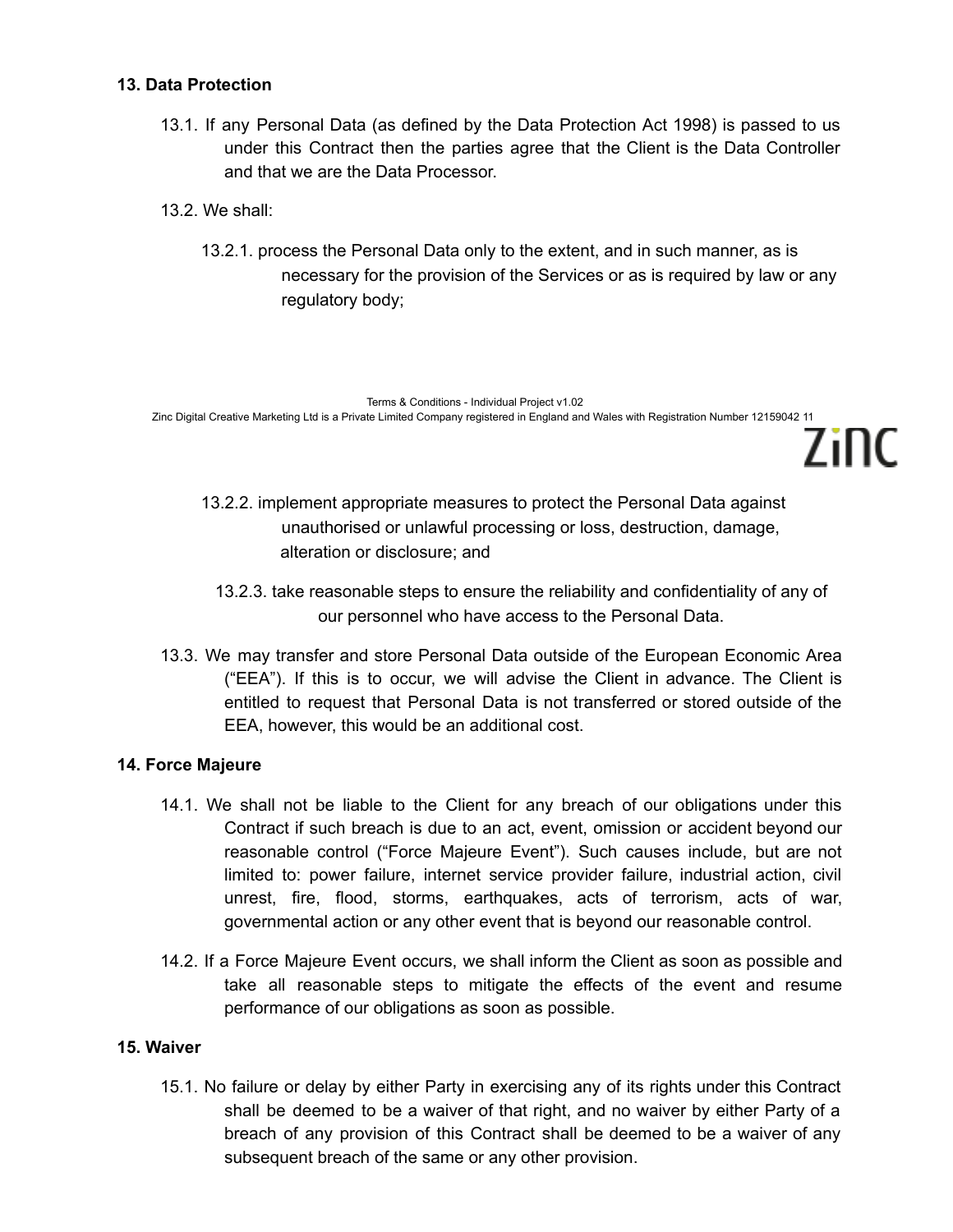#### **16. Entire Agreement**

- 16.1. This Contract constitutes the whole agreement between the parties and supersedes all previous agreements between the parties relating to its subject matter. This Contract may only be amended by an express agreement between the parties signed by both Parties.
- 16.2. None of our employees are authorised to make any contractually binding representations concerning the Services. In entering into the Contract, the Client acknowledges that it does not rely on, and waives any claim for breach of, any such statement, representation, assurance or warranty (whether made negligently or innocently) which has not been confirmed in writing by an authorised officer of ours.

Terms & Conditions - Individual Project v1.02 Zinc Digital Creative Marketing Ltd is a Private Limited Company registered in England and Wales with Registration Number 12159042 12 7inc

# **17. Assignment**

- 17.1. The Client shall not, without our prior written consent, assign, transfer, charge, sub-contract or deal in any other manner with all or any of its rights or obligations under the Contract.
- 17.2. We may at any time assign, transfer, charge, sub-contract or deal in any other manner with all or any of our rights or obligations under the Contract, without the consent of the Client.

## **18. Third Party Rights**

18.1. The Contract is made for the benefit of the parties to it and (where applicable) their successors and permitted assigns, and is not intended to benefit, or be enforceable by, anyone else.

## **19. Notices**

- 19.1. Any notice required to be given pursuant to this Contract shall be in writing and shall be delivered by hand or sent by pre-paid first-class post or recorded delivery post or by e-mail to the address of the party as set out in these terms and conditions, or such other address as may be notified by one party to the other.
- 19.2. A notice delivered by hand is deemed to have been received when delivered (or, if delivery is not in business hours, 9.00am on the first business day following delivery). A correctly addressed notice sent by pre-paid first-class post or recorded delivery post shall be deemed to have been received at the time at which it would have been delivered in the normal course of post. An e-mail shall be deemed to have been delivered within 24 hours from the time of being sent,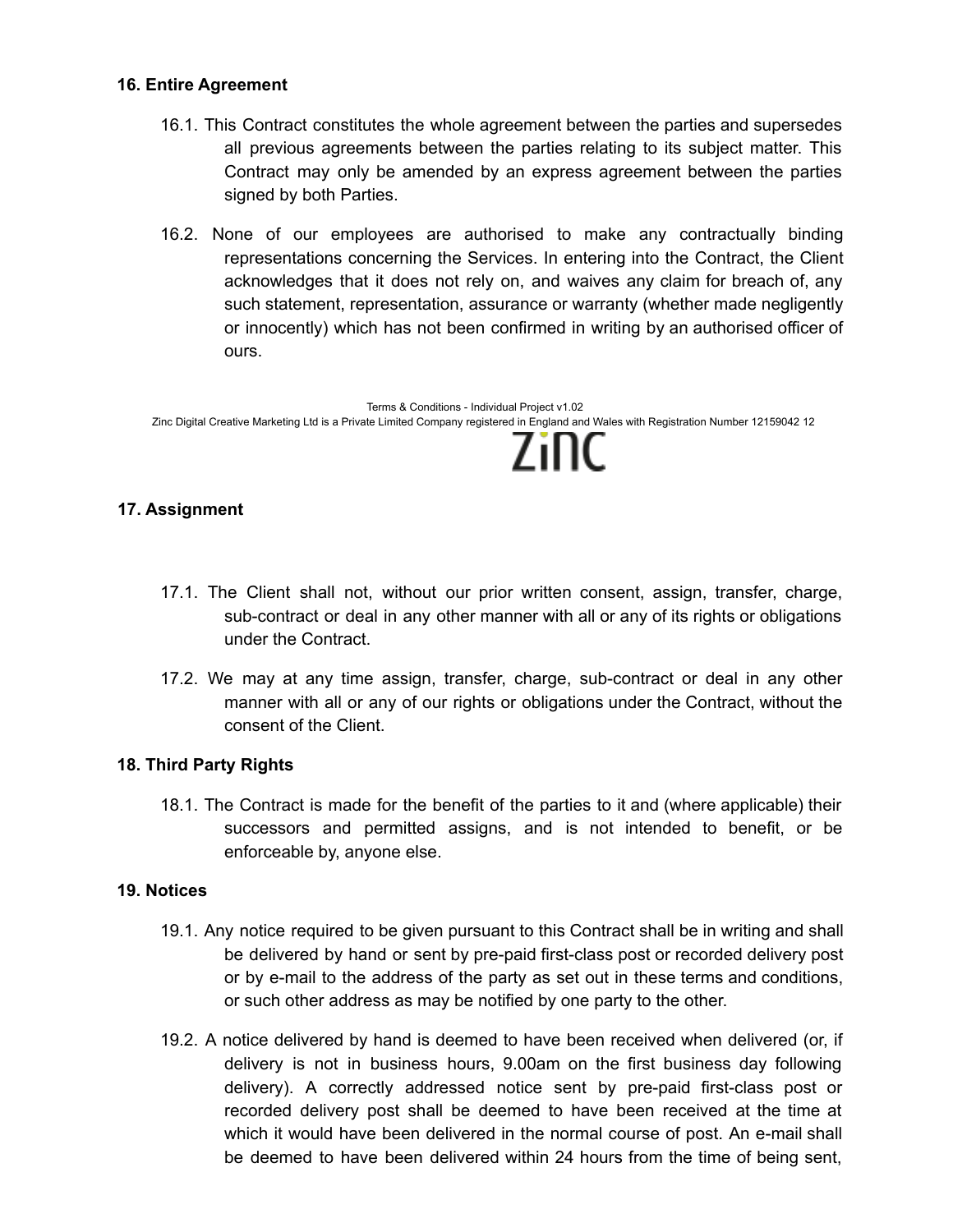provided that no "non-deliverable" notice is received by the sender.

#### **20. Severance**

20.1. In the event that one or more of the provisions of this Contract is found to be unlawful, invalid or otherwise unenforceable, that/those provision(s) shall be deemed severed from the remainder of this Contract. The remainder of this Contract shall be valid and enforceable.

## **21. Dispute Resolution Procedure**

- 21.1. Any complaint or issue regarding the Services or any invoice must be made in writing within 30 days from the date of the issue or from the date of invoice.
- 21.2. In the event of a dispute, the directors or other senior representatives of the parties with authority to settle the dispute will, within 7 days of a written request from one party to the other, meet promptly in good faith to resolve the dispute.

Terms & Conditions - Individual Project v1.02 Zinc Digital Creative Marketing Ltd is a Private Limited Company registered in England and Wales with Registration Number 12159042 13

21.3. If the dispute is not resolved in accordance with clause 21.2, the dispute shall be referred to mediation and the mediator shall be appointed by the Centre for Dispute Resolution.

Zinc

21.4. If no mediation takes place within 28 days of the request under clause 21.3, then the matter shall be referred to an expert, to be appointed, in default of agreement, on the request of either party to the President of the Law Society. He or she shall act as an independent expert and not as an arbitrator and his or her decision (including as to costs) shall, except in the case of manifest error, be final and binding upon us and the Client.

## **22. Governing Law & Jurisdiction**

- 22.1. The Contract and these Terms and Conditions (including any non-contractual matters and obligations arising therefrom or associated therewith) shall be governed by, and construed in accordance with, the laws of England and Wales.
- 22.2. Subject to the provisions of clause 21, any dispute, controversy, proceedings or claim between the Parties relating to these Terms and Conditions or the Contract (including any non-contractual matters and obligations arising therefrom or associated therewith) shall fall within the jurisdiction of the courts of England and Wales.